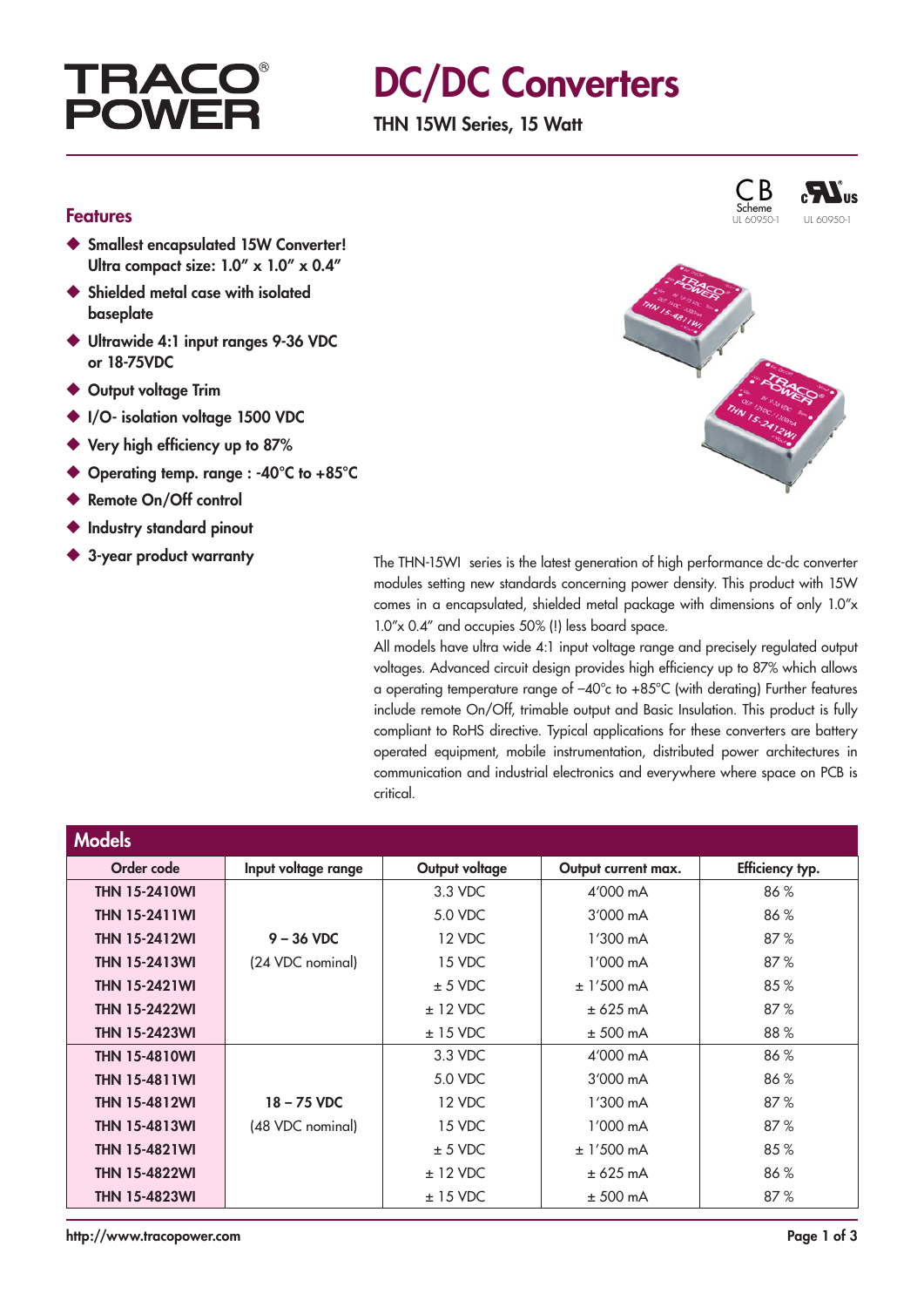

| <b>Input Specifications</b>                             |                                                                                                                                                                                                                                       |                                                                                            |
|---------------------------------------------------------|---------------------------------------------------------------------------------------------------------------------------------------------------------------------------------------------------------------------------------------|--------------------------------------------------------------------------------------------|
| Input current at no load                                | 24 Vin; 3.3 VDC models:<br>24 Vin; 5 VDC models:<br>24 Vin; other models:<br>48 Vin; 3.3 & 5 VDC models:<br>48 Vin; other models:                                                                                                     | 50 mA typ.<br>70 mA typ<br>20 mA typ.<br>40 mA typ.<br>15 mA typ.                          |
| Input current at full load                              | 24 Vin; 3.3 VDC models:<br>24 Vin; other models:<br>48 Vin; 3.3 VDC models:<br>48 Vin; other models:                                                                                                                                  | 690 mA typ.<br>770 mA typ<br>340 mA typ.<br>380 mA typ.                                    |
| Start-up voltage /<br>under voltage shut down           | 24 Vin models:<br>48 Vin models:                                                                                                                                                                                                      | 9 VDC /8 VDC<br>18 VDC /16 VDC                                                             |
| Surge voltage<br>$(100$ msec. max.)                     | 24 Vin models:<br>48 Vin models:                                                                                                                                                                                                      | 50 V max.<br>100 V max.                                                                    |
| Reflected input ripple current                          |                                                                                                                                                                                                                                       | 30 mA typ.                                                                                 |
| Conducted noise (input)                                 |                                                                                                                                                                                                                                       | EN 55022 level A, FCC part 15, level A<br>with external capacitor<br>see application note. |
| <b>Output Specifications</b>                            |                                                                                                                                                                                                                                       |                                                                                            |
| Voltage set accuracy                                    |                                                                                                                                                                                                                                       | ±1%                                                                                        |
| Output voltage adj. range                               |                                                                                                                                                                                                                                       | ±10 % only for single output models.<br>see application note.                              |
| Regulation                                              | single output models:<br>- Input variation (Vmin - Vmax)<br>dual output models:<br>$-$ Load variation $(0 - 100 \%)$<br>single output models:<br>dual output models balanced load:<br>dual output models unbalanced load (25% /100%): | 0.2 % max.<br>$0.5\%$ max.<br>0.2 % max.<br>1.0 % max.<br>5.0 % max.                       |
| Minimum load                                            |                                                                                                                                                                                                                                       | not required                                                                               |
| Ripple and noise (20 MHz bandwidth)                     |                                                                                                                                                                                                                                       | 100 mVpk-pk max. with external capacitor<br>see application note.                          |
| Temperature coefficient                                 |                                                                                                                                                                                                                                       | ±0.02 %/K                                                                                  |
| Output current limitation                               |                                                                                                                                                                                                                                       | at 150 % of lout max., foldback                                                            |
| Short circuit protection                                |                                                                                                                                                                                                                                       | indefinite (automatic recovery)                                                            |
| Over voltage protection                                 | 3.3 VDC models:<br>5 VDC models: 5.6 - 7.0 Vout<br>12 VDC models:<br>15 VDC models:                                                                                                                                                   | $3.7 - 5.4$ Vout<br>$13.5 - 19.6$ Vout<br>$16.8 - 20.5$ Vout                               |
| Start up time (nominal Vin and constant resistive load) |                                                                                                                                                                                                                                       | 30 ms typ. (for power on and remote on)                                                    |
| Transient response setting time (25% load step change)  |                                                                                                                                                                                                                                       | $250$ ps typ.                                                                              |
| Max. capacitive load                                    | 3.3 & 5 VDC models:<br>12 VDC models:<br>15 VDC models:<br>±5 VDC models:<br>±12 VDC models:<br>±15 VDC models:                                                                                                                       | 1000 µF<br>330 µF<br>220 µF<br>$±500$ µF<br>$±150$ µF<br>$±100$ µF                         |

# Application note

Download: [www.tracopower.com/products/t](http://www.tracopower.com/products/thn15wi_application.pdf)hn15wi\_application.pdf

All specifications valid at nominal input voltage, full load and +25°C after warm-up time unless otherwise stated.